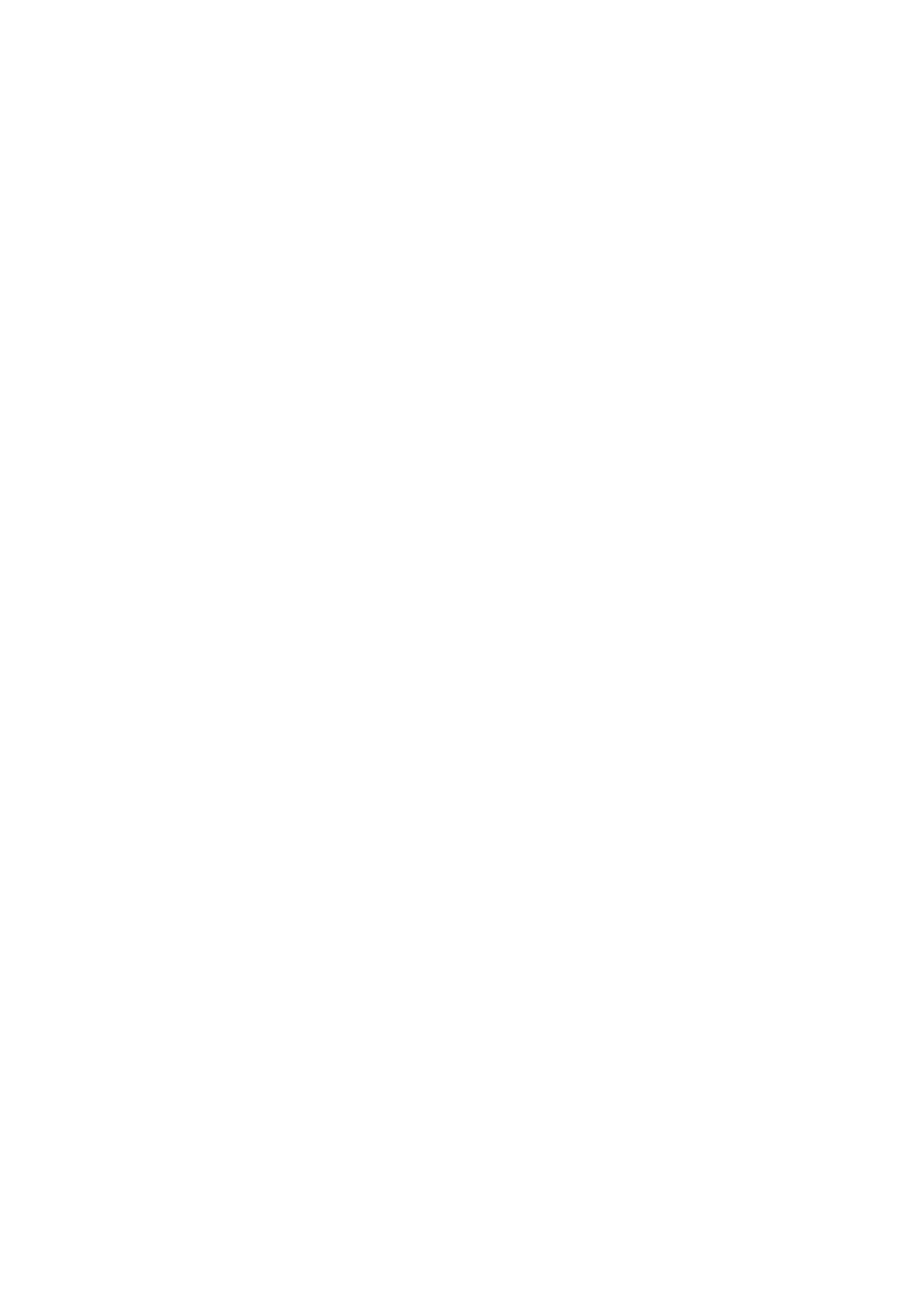# **Contents**

| <b>WORKING WIDTH</b> |  |
|----------------------|--|
|                      |  |
|                      |  |
|                      |  |
|                      |  |
|                      |  |
|                      |  |
|                      |  |
|                      |  |
|                      |  |
|                      |  |
|                      |  |
|                      |  |
|                      |  |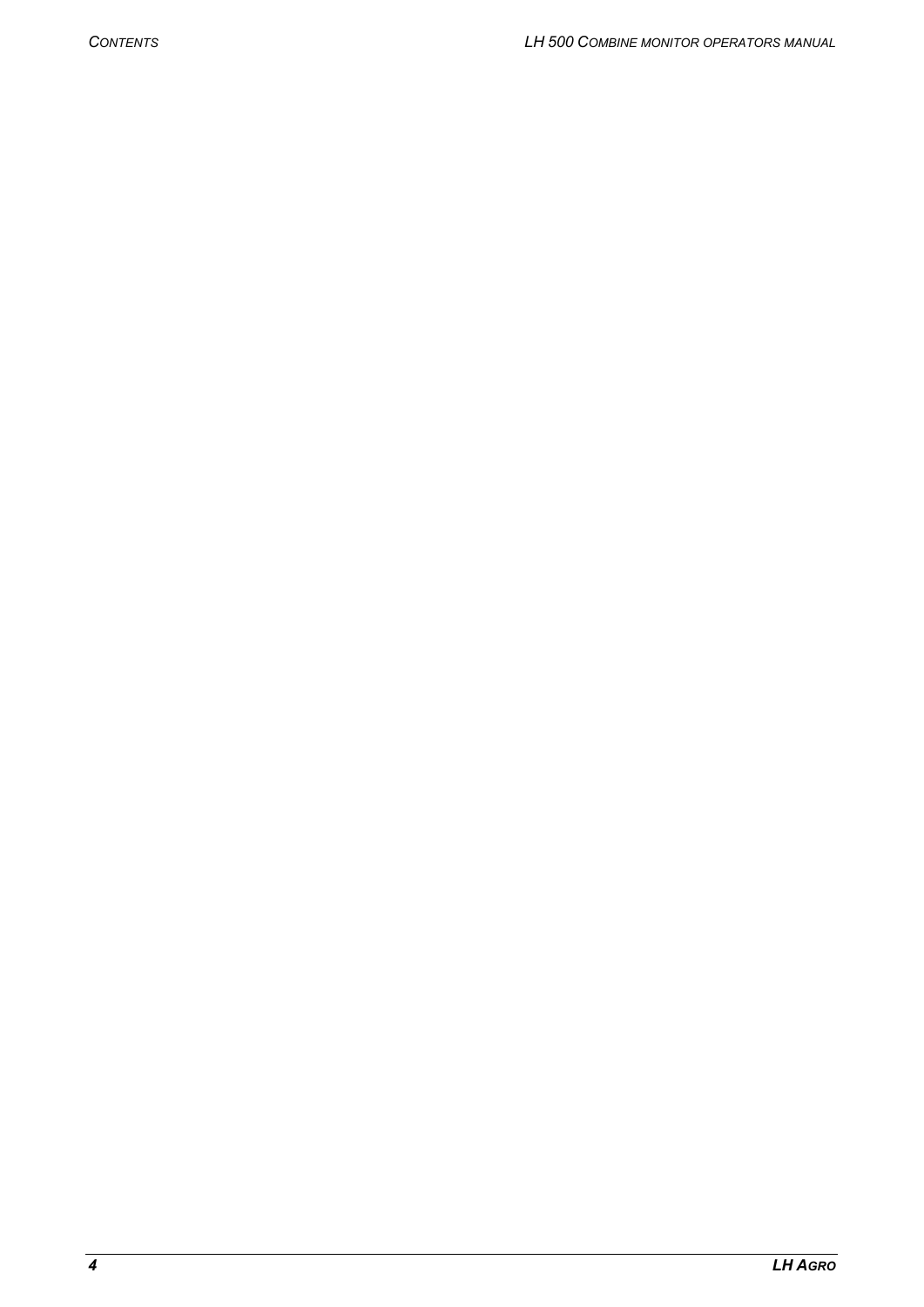# <span id="page-4-0"></span>**INTRODUCTION**

Thank you for choosing an LH Agro product.

Your new LH 500 Combine monitor is an advanced, but easy to operate product that has been designed to serve you faithfully for many years.

Using the monitor is simple thanks to the menu based structure. Most settings have a descriptive text shown on the screen, which makes this operator's manual, more or less redundant – think of this manual as a reference when encoding the various settings.

We do however recommend using the manual when sitting in front of the LH 500 Combine monitor before work commences to familiarise yourself with the computer and the how to operate it.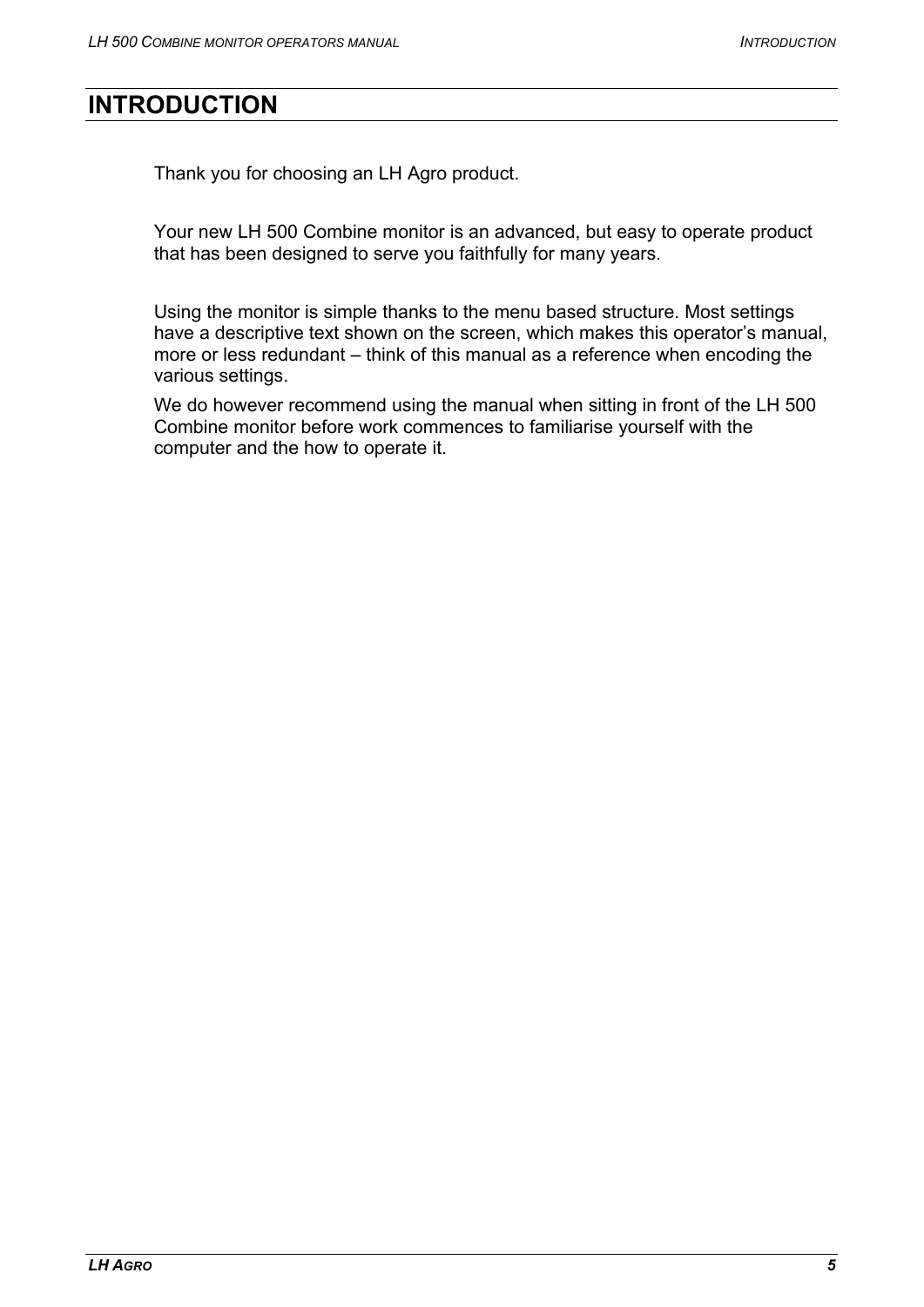*We have endeavoured to deliver a fault free product. To ensure optimal use of the equipment we ask that great attention be paid when reading the manual. We are more than happy to help should any queries arise, both when the product is used for the first time and at any later date. Regarding responsibility for use of the product we refer to our sales and delivery terms especially paragraph 7, which follows:* 

- 7. Product usage.
- 7.1 Any use of the product is at the sole risk of the buyer. The buyer is therefore not entitled to any form for compensation caused by, for example, any of the following:
	- Disturbance to/from any electronic services or products that do not confirm to the standards for CE marking,
	- Missing or poor signal coverage or a succession hereof from external transmitters/receivers, used by the buyer,
	- Functional faults, which apply to or from a PC-program or PC-equipment, not delivered by the seller,
	- Faults that may arise from the buyers negligence to react to warnings and fault messages from the product, or which can be traced to negligence and/or absent constant control of the work carried out in comparison to the planned job.
- 7.2 When implementing any new equipment the buyer must take great care and pay attention. Any doubts as to correct operation/use should result in contacting the sellers service department.

This manual may not be altered, copied or manipulated in any way. Unoriginal manuals can lead to operational faults damaging machines or crops as a consequence thereof. LH Technologies Denmark ApS can therefore not be held responsible for damages incurred, which can be traced to the use of unoriginal or manipulated manuals. Original manuals can be requisitioned at any time from your dealer.

With regards

#### **LH Technologies Denmark ApS**

Mølhavevej 2 9440 Aabybro Denmark Tel. +45 96 96 25 00 Fax. +45 96 96 25 01

**Internet:** *<http://www.lh-agro.com/>*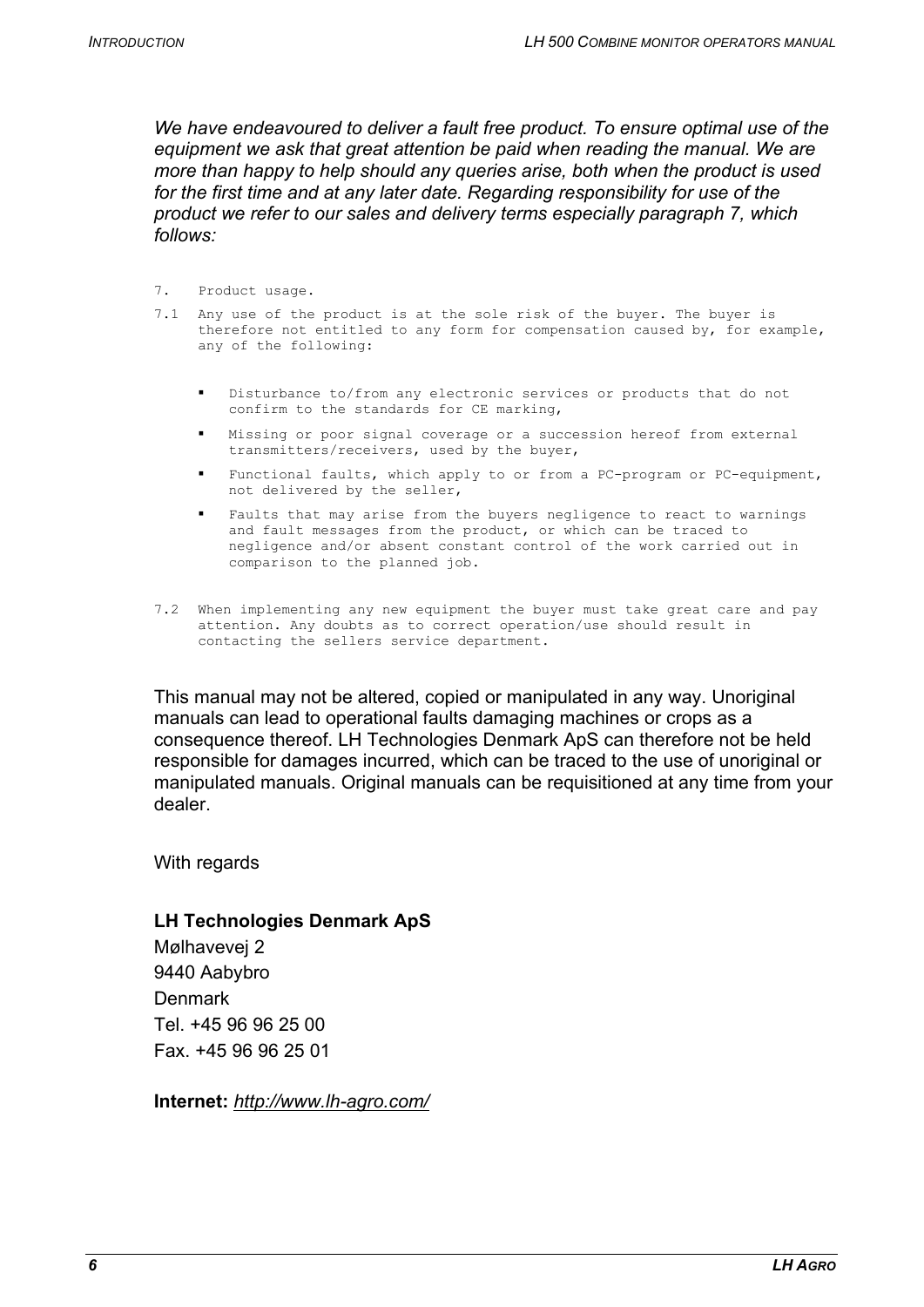# <span id="page-6-0"></span>**OVERVIEW**

# **PROGRAM OVERVIEW**

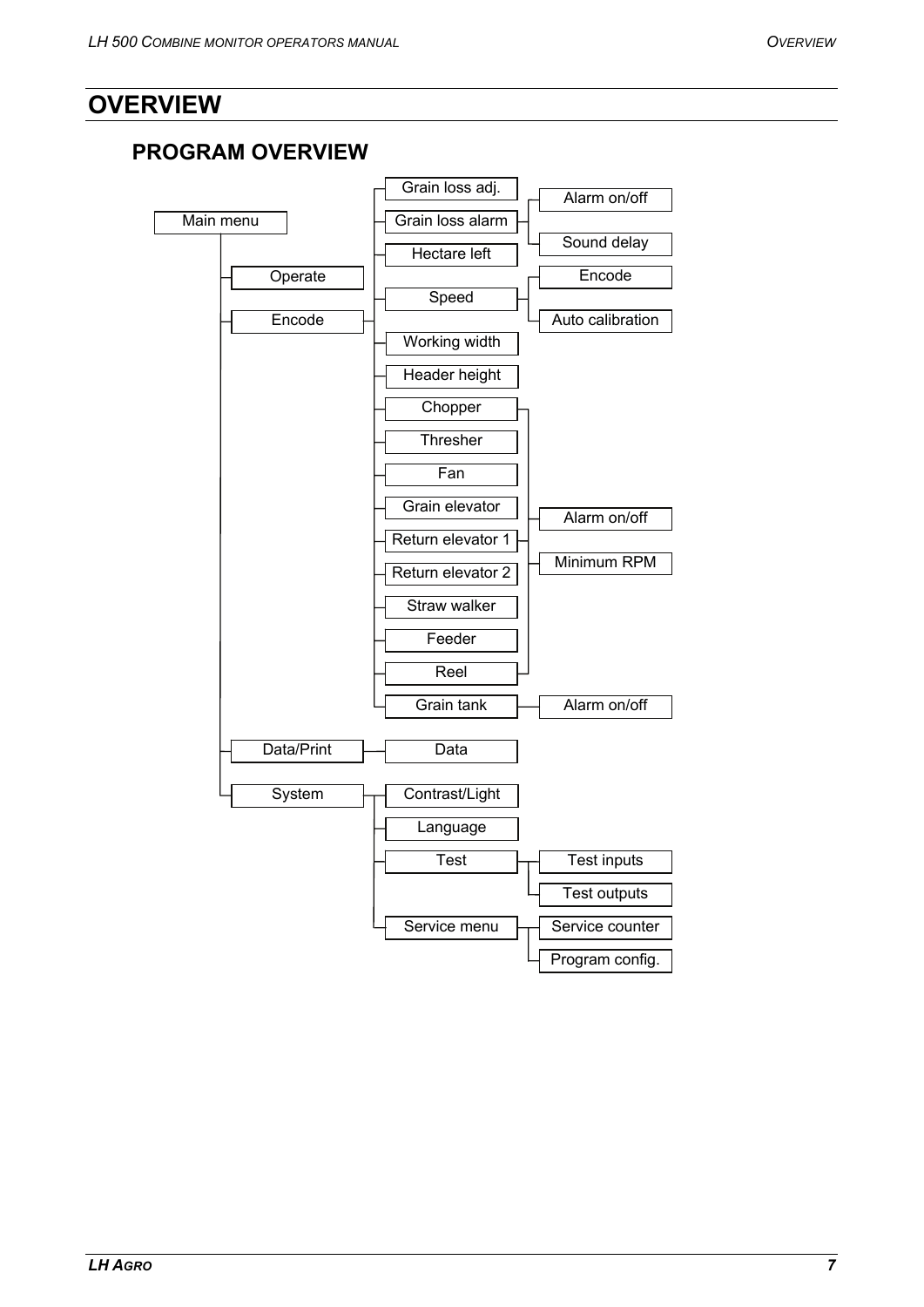# **COMPUTER OVERVIEW**

<span id="page-7-0"></span>

|   | Pos. Description |    | Pos. Description                |
|---|------------------|----|---------------------------------|
| 1 | Combine info key | 8  | User selectable function keys   |
| 2 | Zoom key         | 9  | Sieve grain loss indicator bar  |
| 3 | Menu key         | 10 | Grain tank level indicator      |
| 4 | Arrow keys       | 11 | Walker grain loss indicator bar |
| 5 | Enter key        | 12 | Reduced working width indicator |
| 6 | Escape key       | 13 | Header raised indicator         |
|   | Clear key        | 14 | Forward speed                   |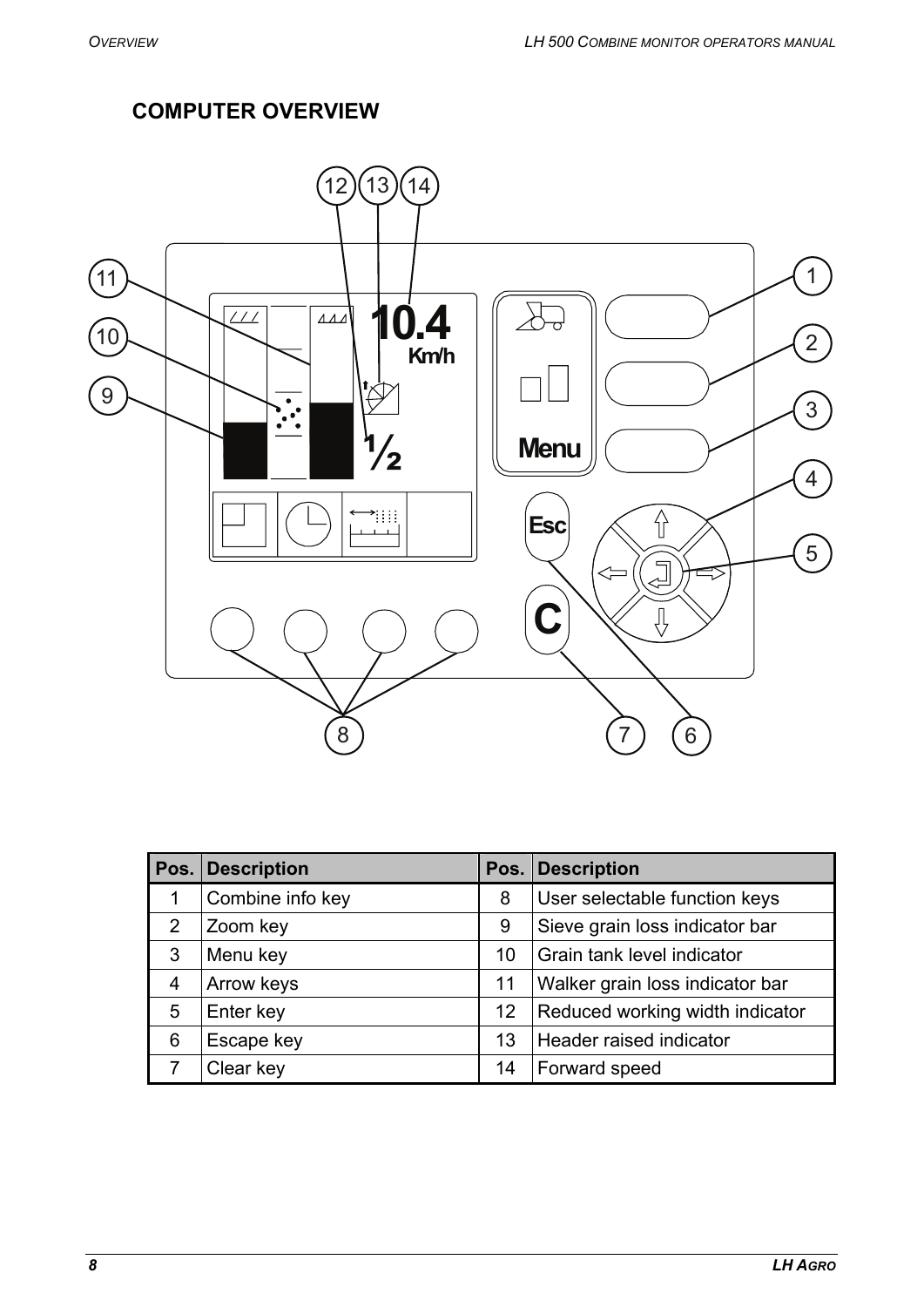## <span id="page-8-0"></span>**COMBINE INFO KEY (POS. 1)**

| Key | <b>Description</b>                                                                       |
|-----|------------------------------------------------------------------------------------------|
|     | Pressing this key displays the combine information screen which is described on page 13. |

### **ZOOM KEY (POS. 2)**

| <b>Key</b> | <b>Description</b>                                                                                                                                                                                                                                                                             |
|------------|------------------------------------------------------------------------------------------------------------------------------------------------------------------------------------------------------------------------------------------------------------------------------------------------|
|            | Pressing the zoom key once will increase the size of the grain loss<br>indicator bars (pos. 9 & 11) for improved readability. Pressing this<br>key again will return to the normal operating screen.<br>When the operating screen is "zoomed" the function keys (pos. 8)<br>are not displayed. |

### **MENU KEY (POS. 3)**

| <b>Key</b>  | <b>Description</b>                                                                                                                                                                                                                                                                                                                                      |
|-------------|---------------------------------------------------------------------------------------------------------------------------------------------------------------------------------------------------------------------------------------------------------------------------------------------------------------------------------------------------------|
| <b>Menu</b> | The computer alternates between the operating screen and the main<br>menu each time this key is pressed. The key has a toggle function<br>so if the operating screen is shown and the key is pressed the main<br>menu will be displayed instead and visa versa. If the key is pressed<br>whilst, e.g. encoding, the operating screen will be displayed. |

### **ARROW KEYS (POS. 4)**

| <b>Key</b> | <b>Description</b>                                                                                                                                                                                                     |
|------------|------------------------------------------------------------------------------------------------------------------------------------------------------------------------------------------------------------------------|
| ⇔          | The arrow keys are used to select and alter a setting. The UP and<br>DOWN arrow keys are also used to move the cursor in the operating<br>screen, which allows moving between the 2 selectable operating<br>functions. |

## **ENTER KEY (POS. 5)**

| <b>Key</b> | <b>Description</b>                                                                |
|------------|-----------------------------------------------------------------------------------|
|            | The enter key is used to accept settings and to return to the previous<br>screen. |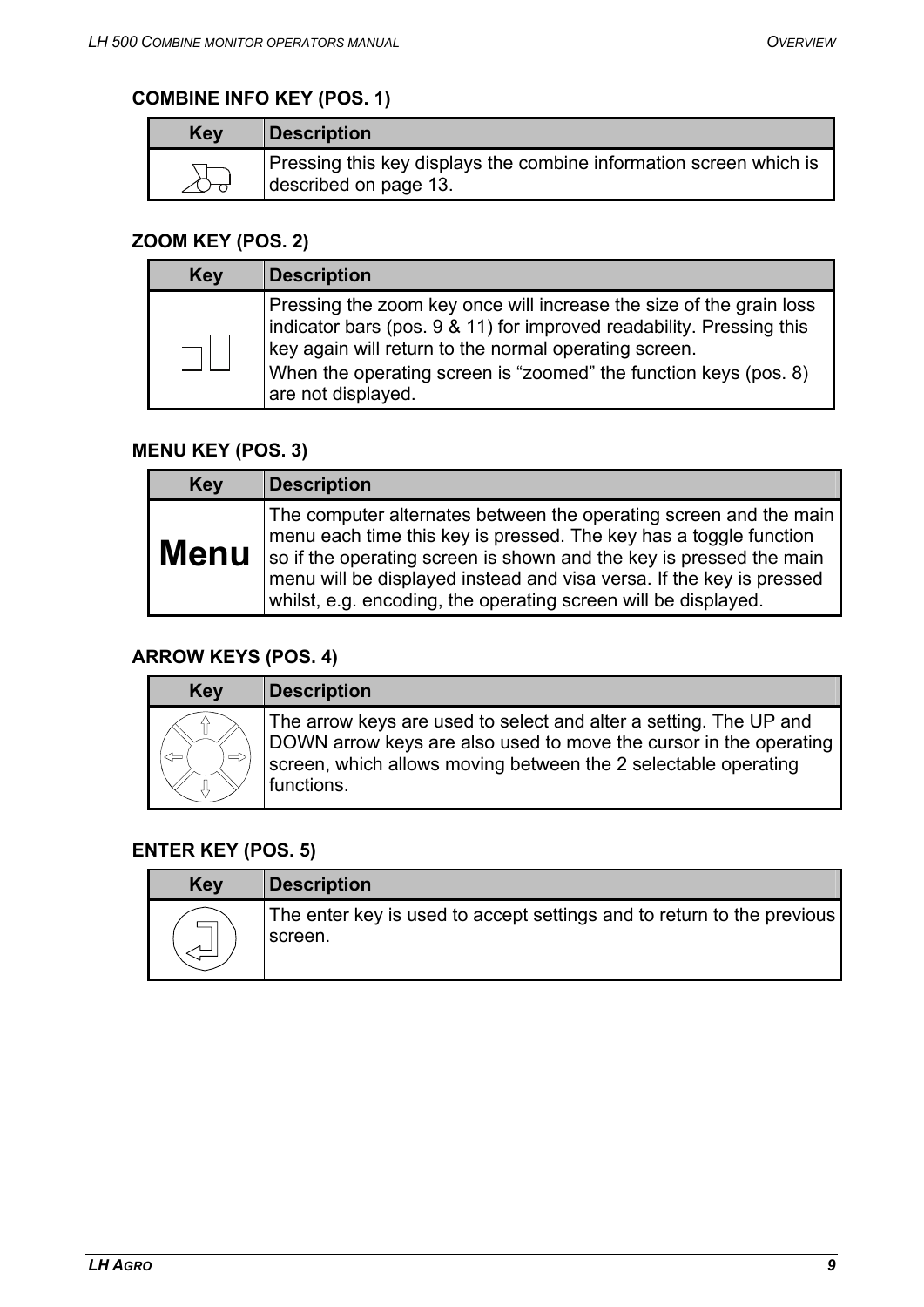#### <span id="page-9-0"></span>**ESCAPE KEY (POS. 6)**

| <b>Key</b>  | <b>Description</b>                                                       |
|-------------|--------------------------------------------------------------------------|
| <b>Escl</b> | Use this key to return to the previous menu without saving the<br>value. |

### **CLEAR KEY (POS. 7)**

| <b>Key</b> | <b>Description</b>                                                         |
|------------|----------------------------------------------------------------------------|
|            | The clear key is used to reset settings/counters and to clear<br>warnings. |

#### **FUNCTION KEYS (POS. 8)**

| <b>Key</b> | <b>Description</b>                                                                                                                                                                                                                                           |
|------------|--------------------------------------------------------------------------------------------------------------------------------------------------------------------------------------------------------------------------------------------------------------|
| key 1 - 4  | The function of these four keys is shown in the display directly<br>above the key and will change depending on which mode the<br>computer is in (soft-keys).<br>A description of the main operating functions these keys represent<br>can be seen on page 13 |

#### **SIEVE LOSS INDICATOR BAR (POS. 9)**

The sieve loss indicator bar shows an indication of grain loss measured by the sensor over the sieves in percent of the calibrated range. The higher the black bar the greater the loss and the lower the black bar the lower the loss.

*Grain loss over the sieves normally means incorrect fan speed or possible blockages.* 

*Make a habit of starting with too much air on the sieves (higher fan speed) as it is easier to reduce the fan speed until the grain loss level is acceptable than it is to*  increase the fan speed until loss appears. Combine capacity is reduced when the *fan speed is too low.*

#### **GRAIN TANK LEVEL INDICATOR (POS 10)**

The grain tank level indicator shows, in four steps, how much grain is in the grain tank.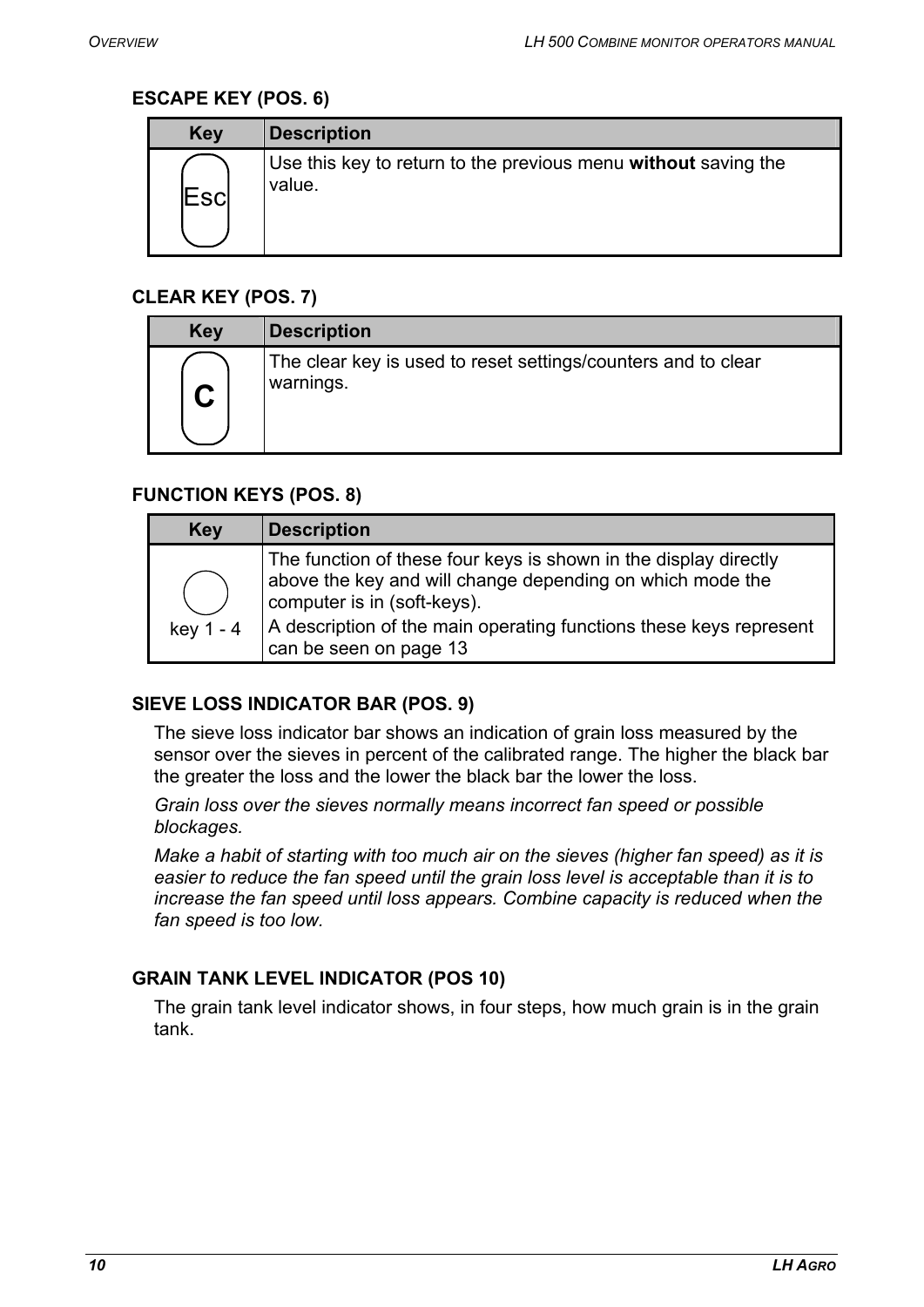### <span id="page-10-0"></span>**WALKER LOSS INDICATOR (POS 11)**

The walker loss indicator bar shows an indication of grain loss measured by the sensors at the end of the straw walkers in percent of the calibrated range. The higher the black bar the greater the loss and the lower the black bar the lower the loss.

*Grain loss over the straw walker is normally a matter of the combine harvester being driven too fast.*

### **REDUCED WORKING WIDTH INDICATOR (POS. 12)**

Each time the "reduce working width" function is used (see page [14\)](#page-13-1) an indication of this is shown on the display.

### **HEADER RAISED INDICATOR (POS. 13)**

When the header is above the set height (see page [18](#page-17-1)) and area counting is stopped this symbol is shown in the display.

### **FORWARD SPEED INDICATOR (POS. 14)**

The current forward speed shown in kilometres per hour with one decimal.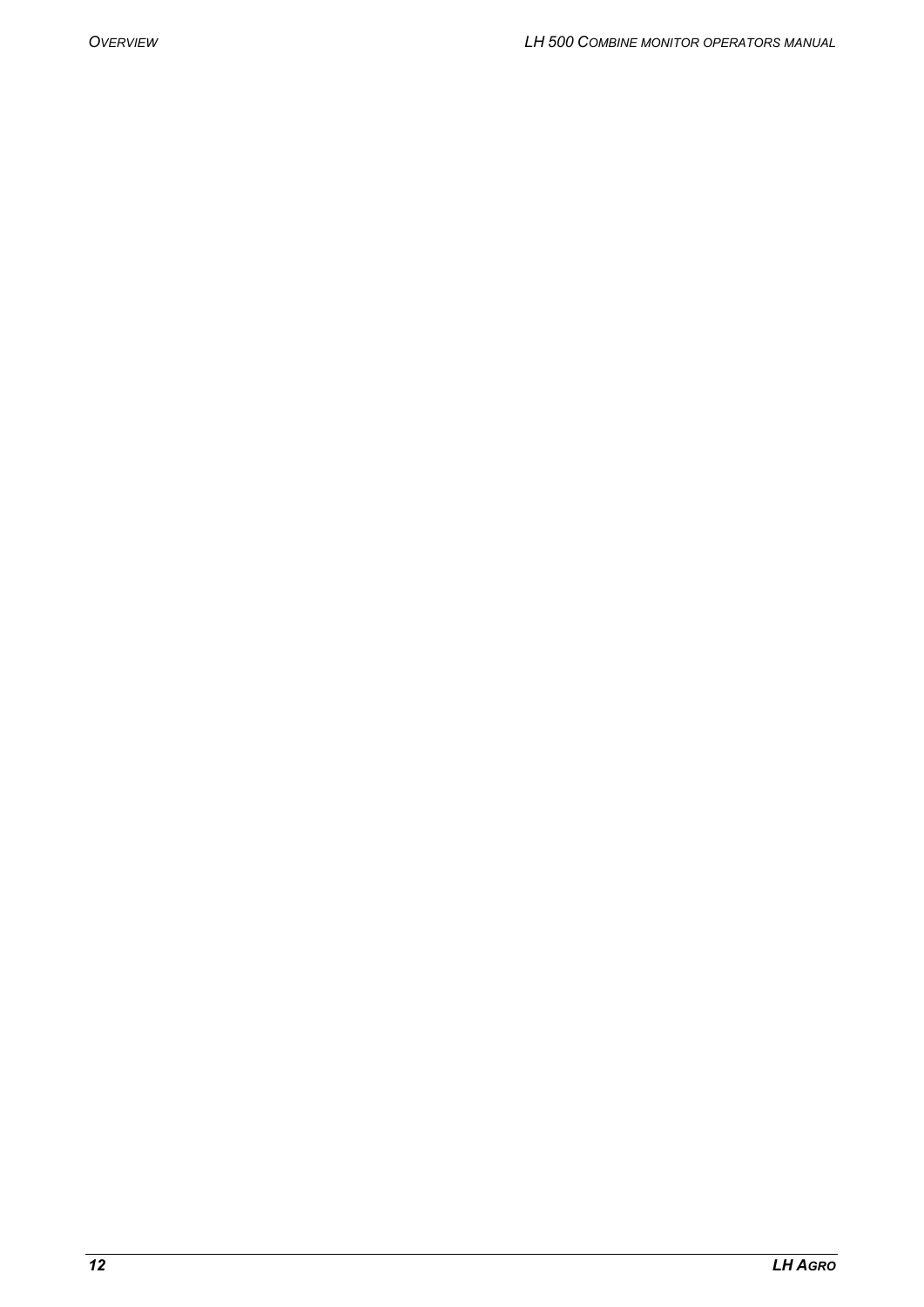# <span id="page-12-1"></span><span id="page-12-0"></span>**OPERATION**

# **COMBINE INFORMATION SCREEN**

When the combine information key is pressed (pos. 1) the following information is displayed:

| <b>Chopper speed</b>        | <b>Thresher speed</b>   | Fan speed                      |
|-----------------------------|-------------------------|--------------------------------|
| <b>Grain elevator speed</b> | Return elevator 1 speed | <b>Return elevator 2 speed</b> |
| <b>Straw walker speed</b>   | Feed auger speed        | Reel speed                     |

All of the above speeds are shown as RPM.

### <span id="page-12-2"></span>**THE USER SELECTABLE FUNCTIONS**

Pressing one of the user selectable function keys (pos. 8). The available functions are described in the following:

### **AREA FUNCTIONS**

<span id="page-12-3"></span>

| <b>Key</b> | <b>Description</b>                                                                                      |                                                                                                                             |  |
|------------|---------------------------------------------------------------------------------------------------------|-----------------------------------------------------------------------------------------------------------------------------|--|
|            | Pressing the Area function key displays the following area functions:                                   |                                                                                                                             |  |
|            | Ha/H:                                                                                                   | The current area being covered per hour. This is<br>calculated from the current working width and present<br>forward speed. |  |
|            | Ha:                                                                                                     | The total measured area since the start of the task or<br>since the last reset. See "Data/Delete" on page 19.               |  |
|            | Ha-left:                                                                                                | The area remaining in the field. This is the encoded<br>area left (see page 17) minus the area covered so far.              |  |
|            | Pressing any one of the above keys will show the function in the top<br>right-hand side of the display. |                                                                                                                             |  |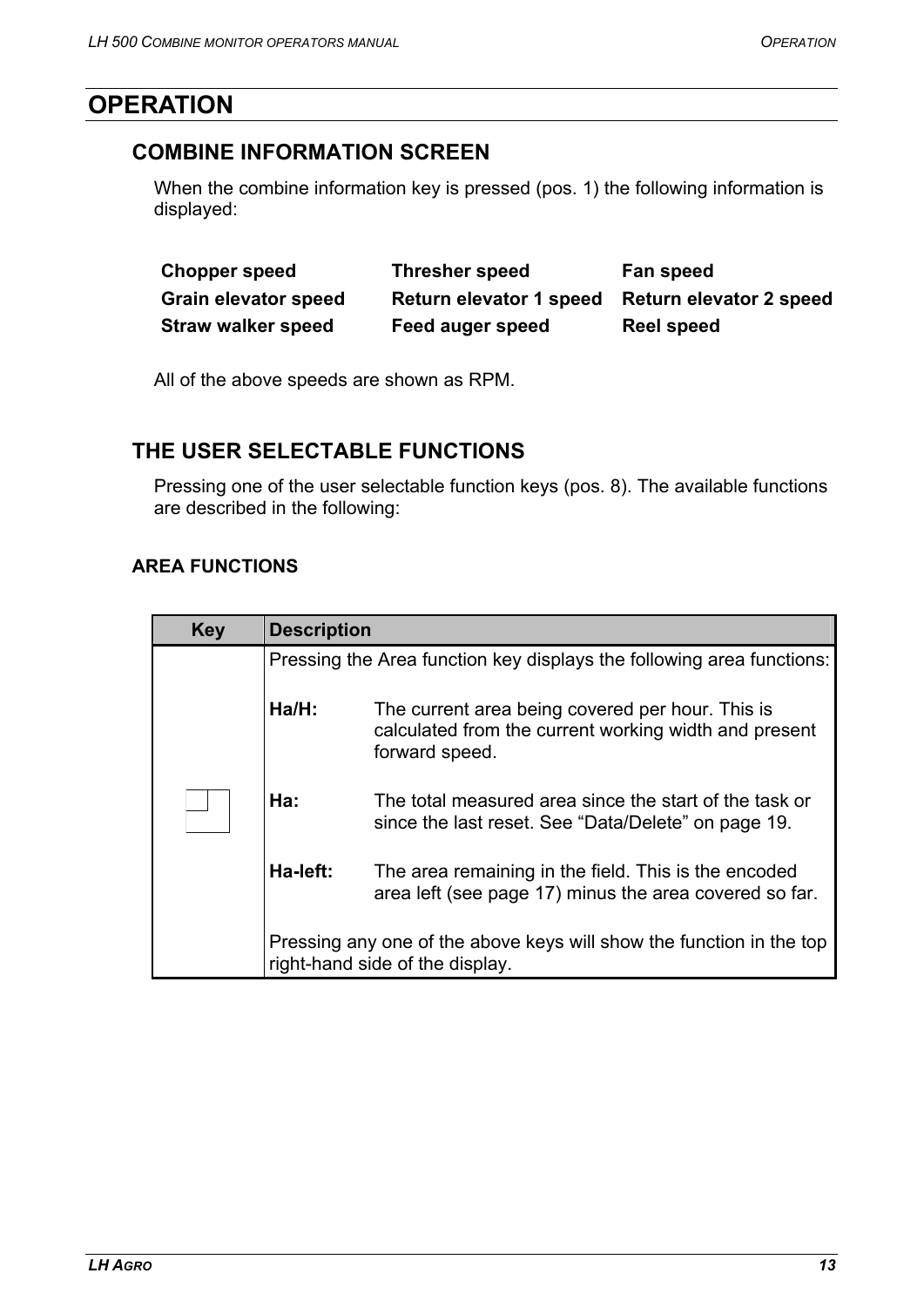# <span id="page-13-0"></span>**TIME FUNCTIONS**

| <b>Key</b> | <b>Description</b> |                                                                                                                                                                                                                                                                                     |
|------------|--------------------|-------------------------------------------------------------------------------------------------------------------------------------------------------------------------------------------------------------------------------------------------------------------------------------|
|            |                    | Pressing the time function key displays the following functions:                                                                                                                                                                                                                    |
|            | Start:             | Pressing this key starts the stopwatch. When the<br>stopwatch is running the time can be seen in the top<br>right-hand corner of the display.<br>The function of this key changes to "Stop" when the<br>stopwatch is running. To stop the stopwatch simply<br>press the "Stop" key. |
|            | End:               | Pressing this key displays the time remaining for the<br>current field based on the current working width,<br>present forward speed and the encoded HA Left. This<br>is shown at the top right-hand corner of the display.                                                          |

# <span id="page-13-1"></span>**REDUCED WORKING WIDTH FUNCTION**

| <b>Key</b> | <b>Description</b> |                                                                                                                   |
|------------|--------------------|-------------------------------------------------------------------------------------------------------------------|
|            |                    | Each press of this key cycles through the following and changes the<br>reduced working width indicator (pos. 12): |
|            | 3/4:               | The encoded working width is reduced by $\frac{1}{4}$ .                                                           |
|            | $1/2$ :            | The encoded working width is reduced by $\frac{1}{2}$ .                                                           |
|            | $1/4$ :            | The encoded working width is reduced by $\frac{3}{4}$ .                                                           |
|            |                    | Press the key once more and the full working width will<br>be used.                                               |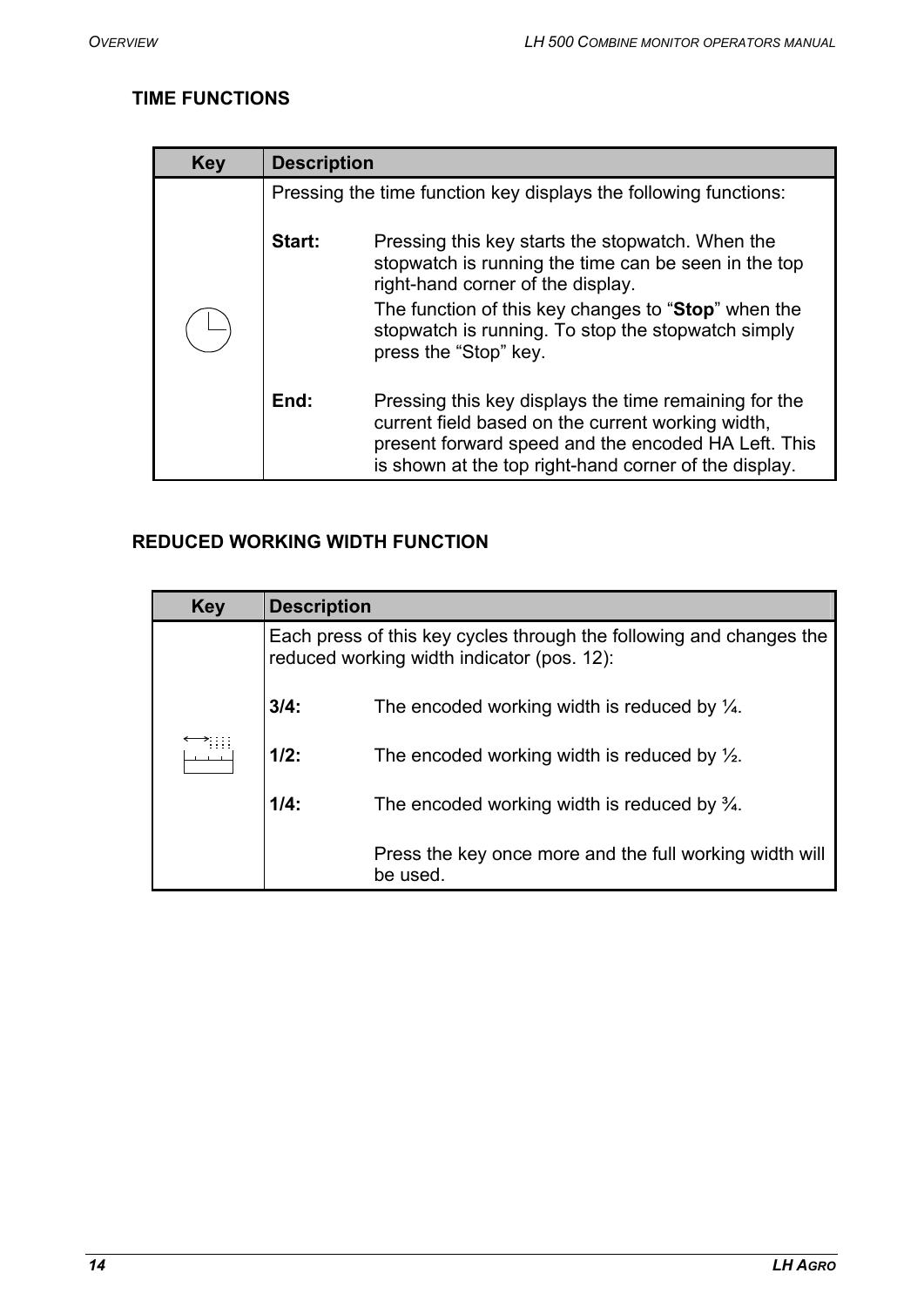# <span id="page-14-0"></span>**WARNINGS**

Situations can arise that cause a warning to be given during operation. An example of a warning given by the system can be seen in the following:



The various warnings can be cancelled by pressing the "C" key.

The description and procedure for setting the different warnings can be seen on page [18.](#page-17-2)

*The reason for the given warning should be checked thoroughly before cancelling the warning!*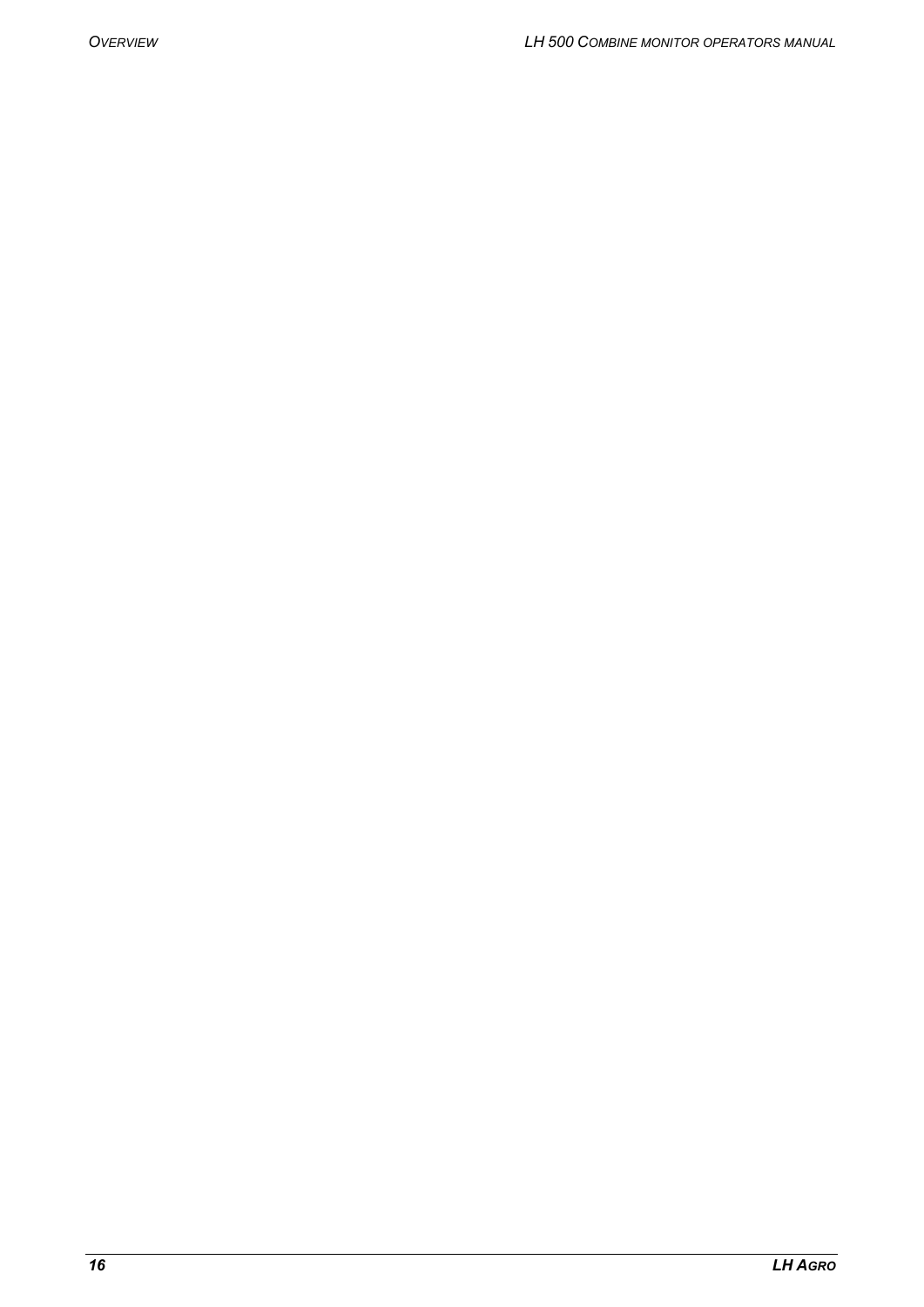# <span id="page-16-0"></span>**SETTINGS**

# **GRAIN LOSS ADJUSTMENT**

This function is used to adjust grain loss to an appropriate level (50% of full signal). The procedure for grain loss adjustment is as follows:

- 1. Adjust the combine settings as normal.
- 2. Find the maximum forward speed with an acceptable grain loss level.
- 3. Select the sieve sensor by pressing function key 1 (pos 8.  $1<sup>st</sup>$  key from the left).
- 4. Using the ARROW UP and ARROW DOWN keys adjust the indicator level so that the black bar is approx. half way up the column.
- 5. Note the value shown at the top of the column for future reference with the current grain type.
- 6. Select the straw walker sensors by pressing function key 2 (pos 8.  $2^{nd}$  key from the left).
- 7. Repeat steps 4 and 5 for the straw walker sensor.

#### *Grain loss adjustment should be carried out whilst harvesting and check each time the grain being harvested is changed.*

# **GRAIN LOSS ALARM**

Encode whether the grain loss alarm is switched on or off.

The delay before the alarm sound when excessive losses occur is encoded in seconds (standard = 5 seconds).

# <span id="page-16-1"></span>**HA LEFT**

Encode the area of the field before work commences. This area is used for calculating END TIME and for the area left function described on page [13](#page-12-3)).

# **SPEED CALIBRATION**

The procedure to automatically calibrate the forward speed sensor is as follows:

| Step/Key | <b>Description</b>                                                                                                                                                   |
|----------|----------------------------------------------------------------------------------------------------------------------------------------------------------------------|
|          | Measure a 100 metre stretch in the field and drive to the start mark.                                                                                                |
|          | Press this key from the speed calibration menu.<br>A START and STOP key will be shown.                                                                               |
| 3        | Press the START key and drive the 100 metre stretch.<br>Stop exactly at the stop mark.<br>The LH 500 Combine monitor counts pulses whilst the machine is<br>driving. |
|          | Press the STOP key and the calibration procedure is finished.                                                                                                        |

If the calibration value (number of pulses per 100 m) is known then this can encoded directly.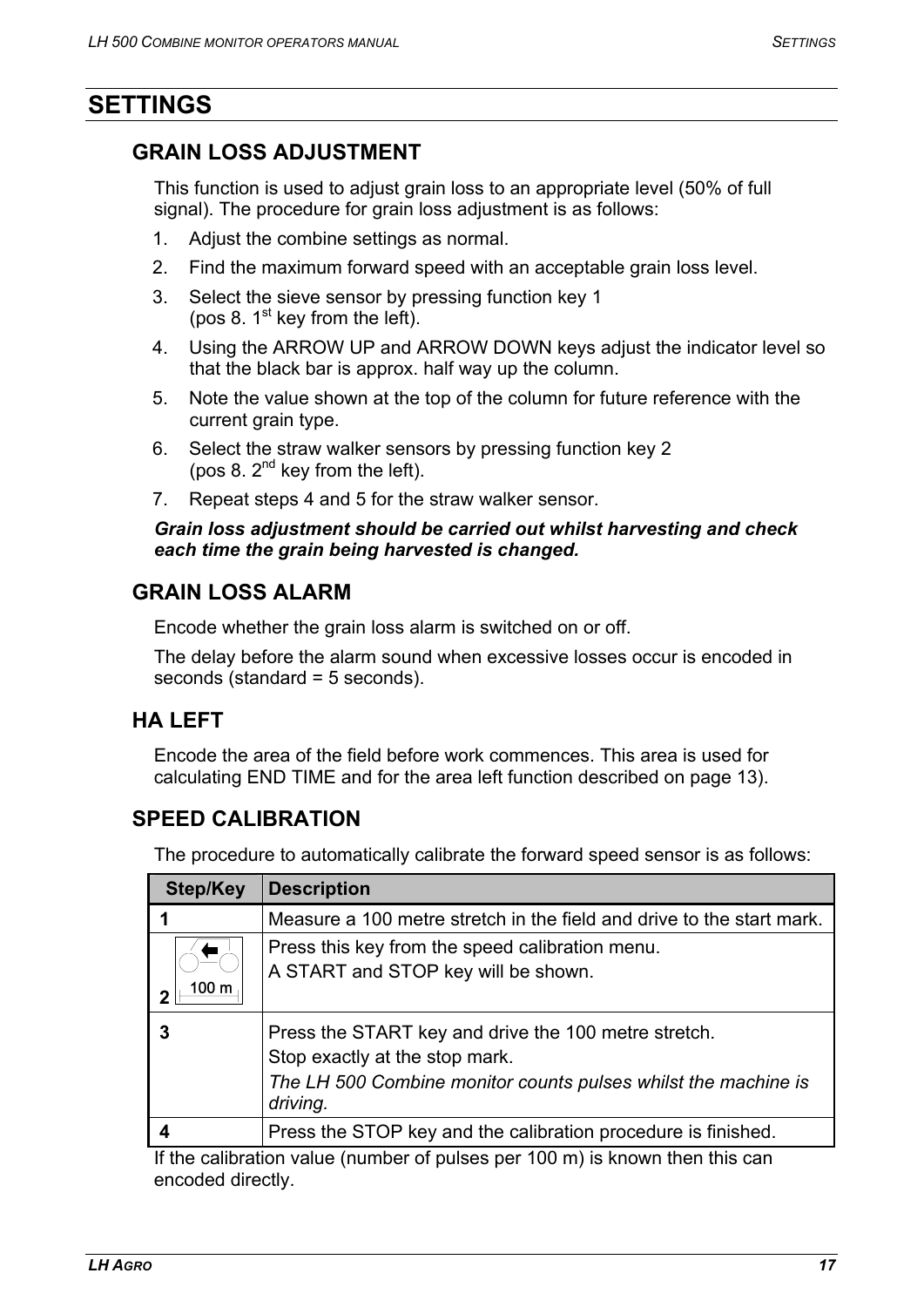# <span id="page-17-0"></span>**WORKING WIDTH**

Encode the total header width in centimetres.

# <span id="page-17-1"></span>**HEADER HEIGHT ADJUSTMENT**

Raise the header to the height at which area counting should be stopped then press the RETURN key.

The current output from the header height sensor is shown in the display during calibration.

# <span id="page-17-2"></span>**WARNINGS**

The following audible and visual warnings can be encoded:

| <b>Key</b>  | <b>Description</b> |
|-------------|--------------------|
| <u>/ : </u> | Warning on.        |
|             | Warning off.       |

| Chopper:               | Warning for minimum chopper speed, plus warning on/off.                            |
|------------------------|------------------------------------------------------------------------------------|
| Thresher:              | Warning for minimum thresher speed, plus warning on/off.                           |
| Fan:                   | Warning for minimum fan speed, plus warning on/off.                                |
| <b>Grain elevator:</b> | Warning for minimum elevator speed, plus warning on/off.                           |
|                        | <b>Return elevator 1:</b> Warning for minimum elevator speed, plus warning on/off. |
|                        | <b>Return elevator 2:</b> Warning for minimum elevator speed, plus warning on/off. |
| <b>Straw walker:</b>   | Warning for minimum walker speed, plus warning on/off.                             |
| Feed auger:            | Warning for minimum auger speed, plus warning on/off.                              |
| Reel:                  | Warning for minimum reel speed, plus warning on/off.                               |
| <b>Grain tank:</b>     | Warning on/off for grain tank level.                                               |

*We recommend switching off any warnings that are not used.*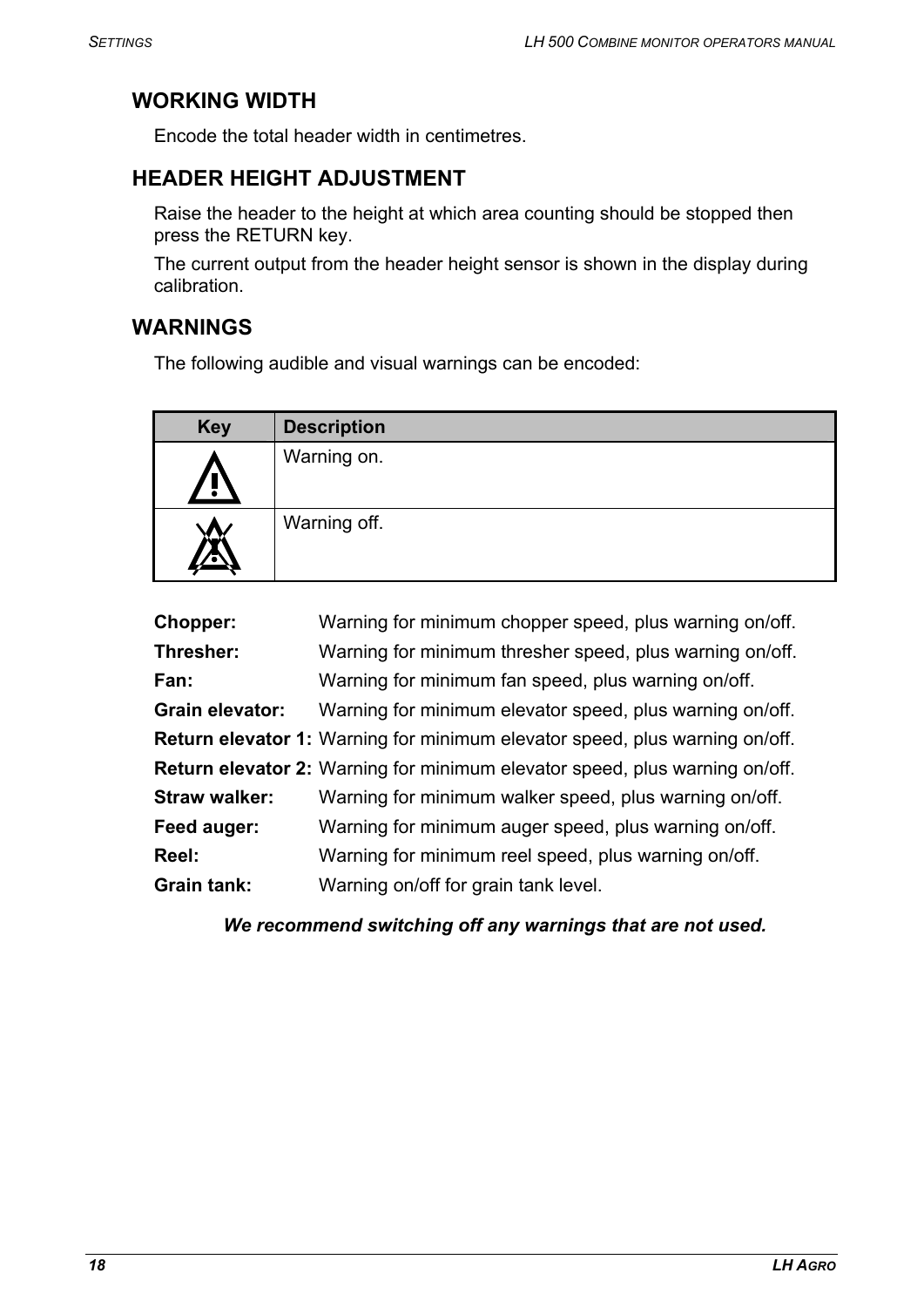# <span id="page-18-1"></span><span id="page-18-0"></span>**DATA/DELETE**

# **SHOWING THE TRIP AND TOTAL COUNTERS**

The following trip and total counters are shown when the DATA/DELETE menu item is selected from the main menu:

### **Time:**

This trip counter shows the time spent harvesting since the last reset.

### **Hectare (Ha):**

This trip counter shows the measured area harvested since the last reset.

### **Time Σ:**

This total counter shows the total time spent harvesting since the last reset

### **Hectare Σ:**

This total counter shows the total are harvested since the last reset

### *The above counters only measure time & area when machine is harvesting.*

### **RESETTING THE TRIP AND TOTAL COUNTERS**

To reset the trip and total counters simply highlight the counter to be reset and press the C key.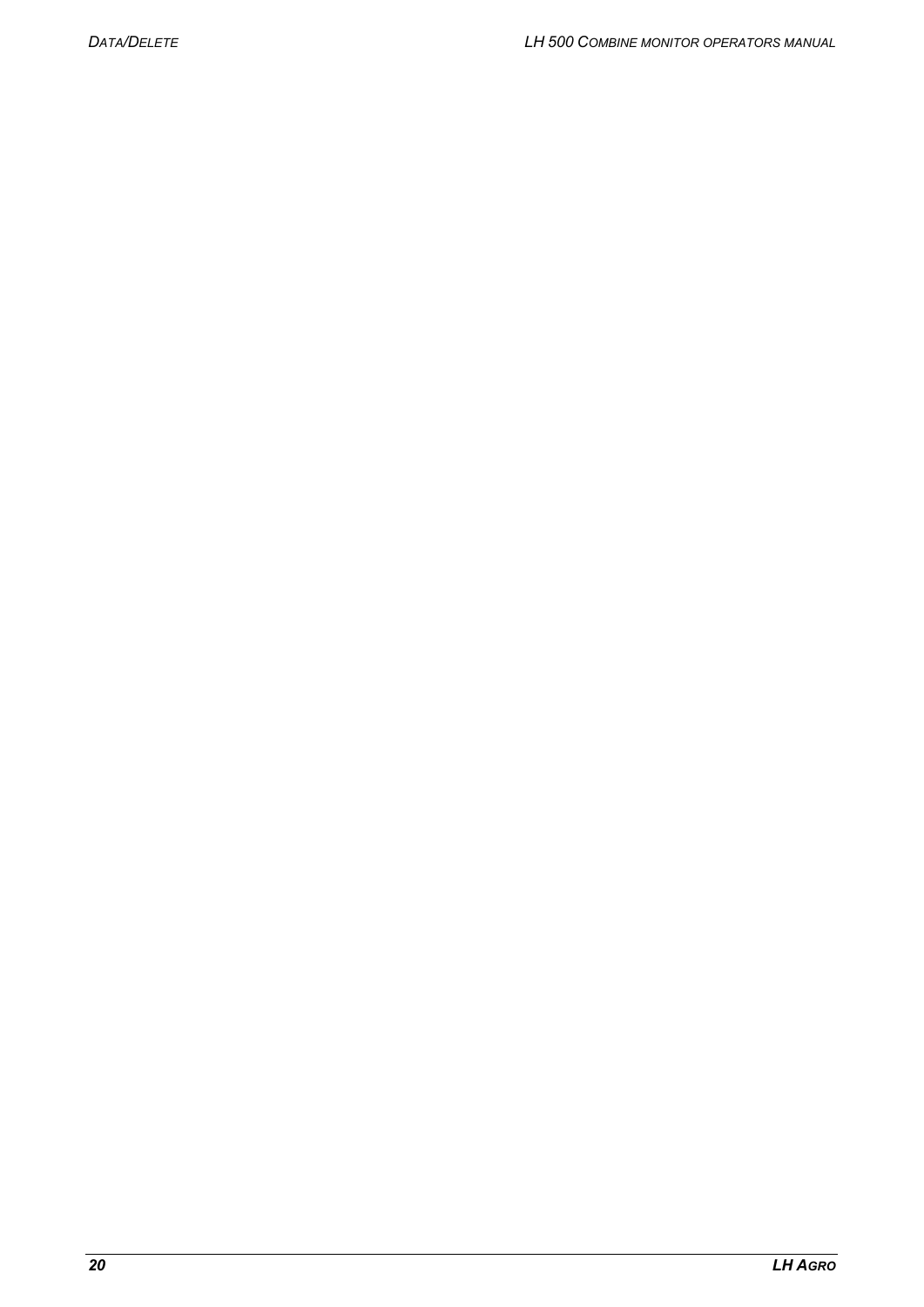# <span id="page-20-0"></span>**SYSTEM**

The system menu is selected from the main menu (press the MENU key). Use the ARROW UP and ARROW DOWN keys to highlight "**System**" and press the ENTER key.

# **CONTRAST/LIGHT**

| <b>Key</b> | <b>Description</b>                                                                                                                                                            |
|------------|-------------------------------------------------------------------------------------------------------------------------------------------------------------------------------|
|            | Pressing this program key will make the screen lighter.                                                                                                                       |
|            | Pressing this program key will make the screen darker.                                                                                                                        |
|            | Pressing this program key will activate the auto-light function.<br>The backlight is switched off until a key is pressed, the backlight will<br>be switched on automatically. |
|            | The display's backlight is turned on and off with this program key.                                                                                                           |

# **LANGUAGE**

The operating language of the LH 500 Combine monitor is selected here.

# **TEST**

### **TEST INPUT**

Test input can be used if a sensor is suspected defect

Directly under each input description, to the right, is a counter that registers the number of time the input has been activated (the counter is reset automatically each time "**Test input**" is exited or by pressing the C key). On the left-hand side the actual status of the input is shown (**Hi**/**Lo**).

All of the different inputs can been seen by pressing the ARROW UP and ARROW DOWN keys to page through the 6 screens.

The different input descriptions relate to the following: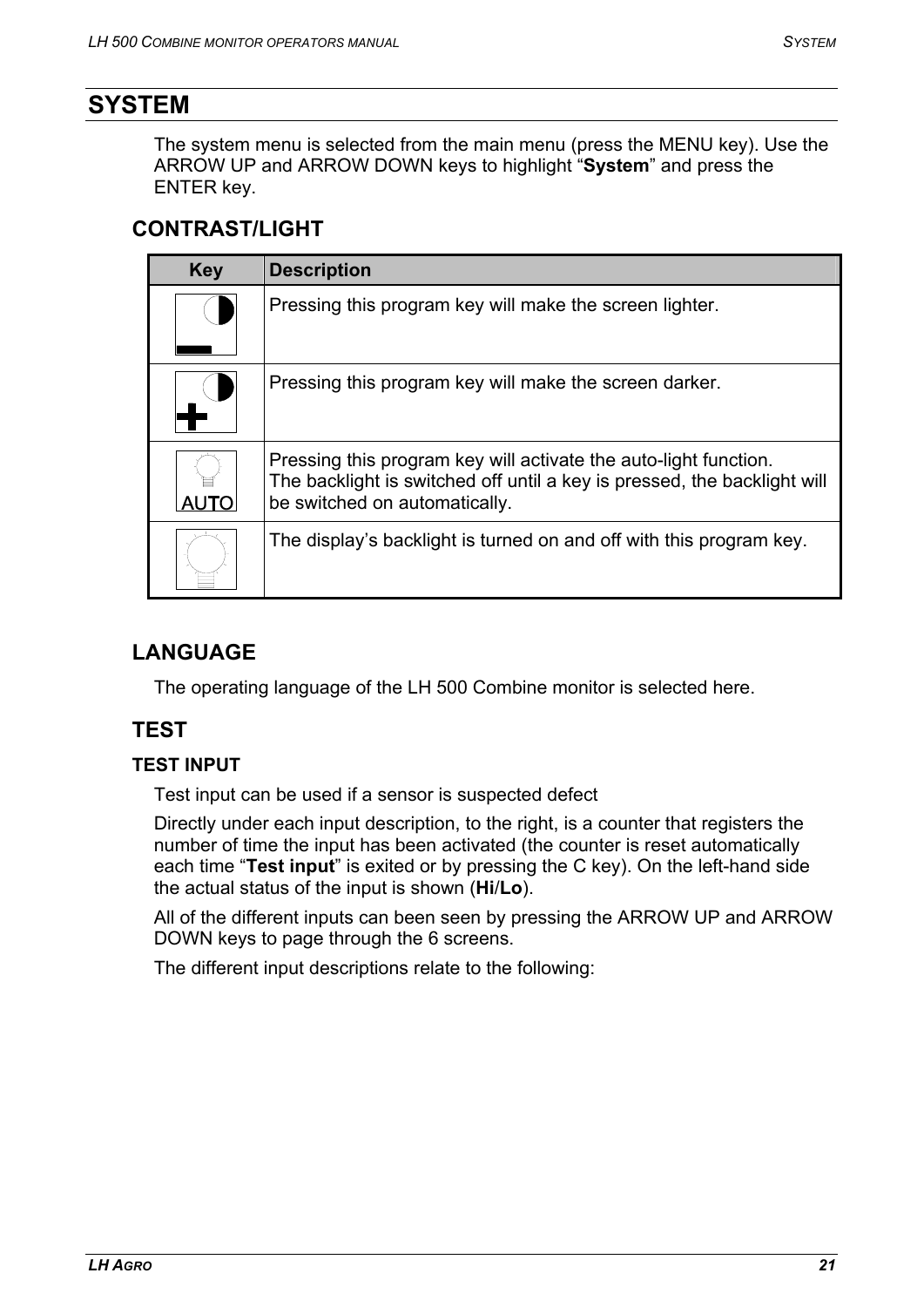| Input                           | <b>Description</b>                                  |
|---------------------------------|-----------------------------------------------------|
| <b>Thresher</b>                 | RPM signal from the thresher speed sensor.          |
| Grain<br>elevator               | RPM signal from the grain elevator speed sensor.    |
| Return<br>elevator 1            | RPM signal from the return elevator 1 speed sensor. |
|                                 | Press the ARROW DOWN key to see the next inputs:    |
| <b>Straw walker</b>             | RPM signal from the straw walker speed sensor.      |
| <b>Feed auger</b>               | RPM signal from the feed auger speed sensor.        |
| <b>Reel</b>                     | RPM signal from the reel speed sensor.              |
|                                 | Press the ARROW DOWN key to see the next inputs:    |
| <b>Feed auger</b><br>status     | Signal from the feed auger status sensor.           |
| Chopper<br>status               | Signal from the chopper status sensor               |
| Fan speed                       | RPM signal from the fan speed sensor.               |
|                                 | Press the ARROW DOWN key to see the next inputs:    |
| Chopper                         | RPM signal from the chopper speed sensor.           |
| <b>Sieve loss</b>               | Signal from the sieve grain loss sensor.            |
| <b>Walker loss</b>              | Signals from the straw walker grain loss sensors.   |
|                                 | Press the ARROW DOWN key to see the next inputs:    |
| <b>Return</b><br>material       | Signal from the return materials sensor.            |
| <b>Forward</b><br>speed         | Signal from the forward speed sensor.               |
| Auto/man<br>reel speed          | Signal from the auto/man reel speed sensor.         |
|                                 | Press the ARROW DOWN key to see the next inputs:    |
| <b>Straw</b><br>compartmen<br>t | Signal from the straw compartment sensor.           |
| Return<br>elevator 2            | RPM signal from the return elevator 2 speed sensor. |
| <b>Header</b><br>height         | Current from the header height sensor.              |
|                                 | Press the ARROW DOWN key to see the next inputs:    |
| <b>Grain tank</b><br>full       | Signal from the full grain tank sensor.             |